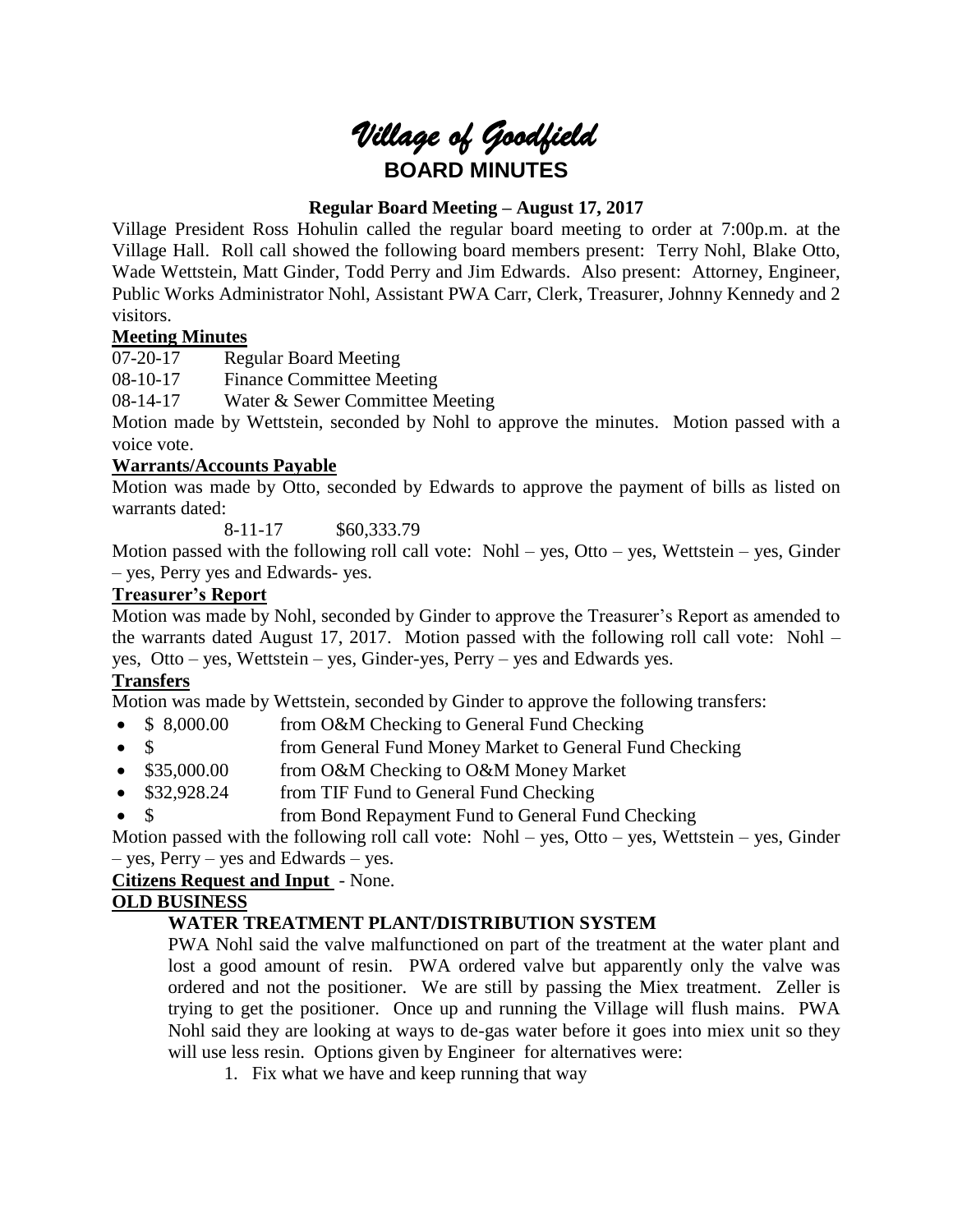- 2. Put aerator in before Miex unit to strip methane out. The concern is that will oxidize the iron. Engineer Yockey has a call to IXOM and has not heard back from them.
- 3. Add aerator after the Miex unit
- 4. Put a filter after the Miex unit
- 5. Get rid of Miex unit and put in Carbon filters

The Village needs to get a sample of raw water to Lewis, Yockey and Brown and once results are back discuss this again.

**1. Water Main Extension**

Nothing.

### **SEWER TREATMENT PLANT/DISTRIBUTION SYSTEM**

# **1. Trunk Sewer Improvements, Clearing Brush, Easements** Nothing.

#### **Payment of outstanding invoices upon request of Village Engineer**

There were no outstanding invoice requests.

### **Rte. 117 Sanitary Sewer Service**

Engineer is going to contact IDOT and make sure everything is completed so permit can be closed out.

#### **Comprehensive Plan/Mile and a half radius map**

Nothing discussed.

**The Lakes at Oak Valley Drainage Easements**

Still waiting on one easement.

#### **Safety Improvement for Norfolk Southern Railroad @ Harrison & Birkey Street**

Engineer Yockey is working on plans but still waiting for the rail road to do their part of the work. PWA Nohl sent an email to Aaron Tolliver, ICC stating the Village would like to have the railroad complete their work by the end of November. Because of weather the Village would need an extension to complete our work in the spring. He asked if the Village could put it out for bids in January with a June 2018 completion date. Aaron replied that he was satisfied with the plan.

### **1. Possible Paving of Harrison Street**

Nothing discussed.

#### **Possible Annexation**

Discussed under Storm Sewer/Sanitary Sewer SE Development.

### **Burning in the Village – Ordinance #17-04**

Motion was made by Otto, seconded by Ginder to approve Ordinance #17-04, an Ordinance amending Chapter 13, Article I, Sections 13.101 and 13.106 regarding burning in the Village. Motion passed with the following roll call vote: Nohl – yes, Otto – yes, Wettstein – yes, Ginder yes, Perry – yes and Edwards – no.

#### **2007 Bond Restructure**

Finance Committee met on August 10, 2017 and made the following recommendation to the Board. Pay off \$300,000.00 and restructure the remaining 2007 bond. This would be a savings of approximately \$130,000. Trustee Jim Edwards brought an addendum to the minutes. The committee also talked about when refinancing to make it a 5 year note instead of a 10 year. The Village needs to prepare a 5 to 10 year strategy/plan. The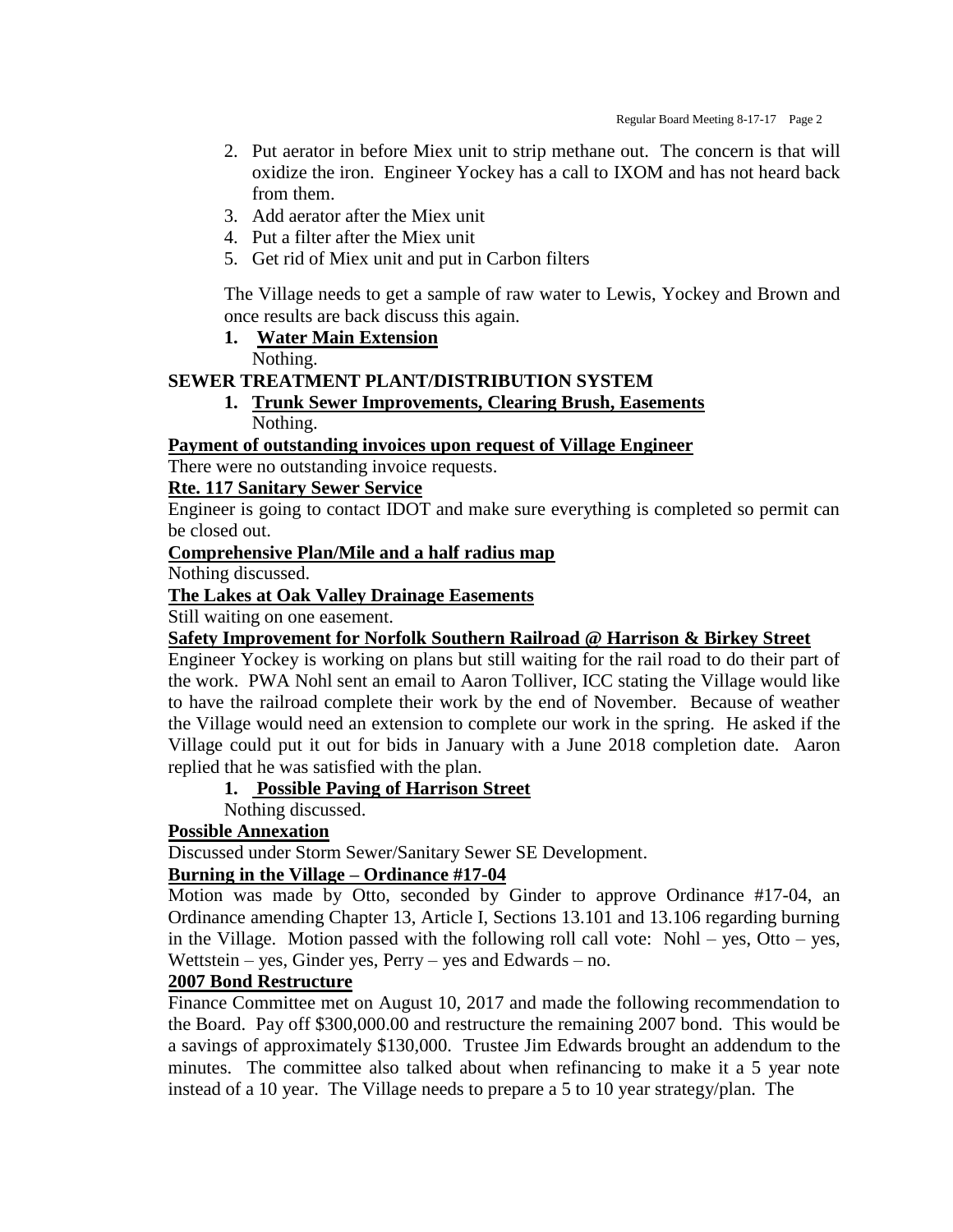Village will get more information from David Pistorius and discuss at another Finance Committee Meeting. Treasurer DeGrave said the 2007 Bond payment is paid out of TIF Fund. The TIF will expire prior to the Bond being paid off.

# **Garage Addition**

Tabled.

# **Appointments**

President Hohulin recommended omitting the Communications Committee and directing those items to the Health, Safety & Maintenance Committee. Motion was made by Otto, seconded by Edwards to approve the appointments as presented by President Hohulin including omitting the Communications Committee. Once Trustee Otto is replaced the committees will be reconsidered. Motion passed with the following roll call vote: Nohl – yes, Otto – yes, Wettstein – yes, Ginder yes, Perry – yes and Edwards – yes.

# **Disc Golf Course at the Park Update**

Nothing discussed.

### **IMLRMA – Intergovernmental Cooperation Contract**

Motion was made by Edwards, seconded by Nohl to approve the Intergovernmental Cooperation Contract. Motion passed with the following roll call vote: Nohl – yes, Otto – yes, Wettstein – yes, Ginder yes, Perry – yes and Edwards – yes.

# **Storm Sewer / Sanitary Sewer SE Development**

Engineer Yockey sent cost estimate for sewer, storm and sanitary to Chance Knapp. This was discussed at the 8-10-17 Finance Committee meeting and was decided to table this project until budget time 2018.

# **NEW BUSINESS**

# **513 E Robinson Street**

Trustee Jim Edwards voiced some concerns with 513 E Robinson Street. Currently the house is for sale, but in 2012 there were issues that involved the Health Department. The property has been empty since then. Jim feels the property should be inspected prior to someone moving in. Attorney Gronewold suggested that we watch and see if the property sells that some of those issues may be taken care of.

# **IL Department of Transportation Compliance Review**

The IL Department of Transportation Compliance Review was presented to the Board.

# **Barn III Dinner Theater**

Abby Reel along with her builder, Kevin Wiegand, presented her plans for the Barn III Dinner Theater. According to her presentation the Barn III will rebuild a new structure of similar size and scope. The new venue would operate as "home" of Conklin Players from October - April (7 months). From May – September (5 months) the venue will be available to rent for weddings/special events. Year round the venue will b available for community events, fundraisers, benefits, musical performances, community fitness classes, business meetings, corporate retreats and more.

# **109 Harrison Street**

Jason Davenport, 109 Harrison Street, would like to demo his current house and rebuild a house in the same location. Currently house does not meet setbacks, it was grandfathered in. Jason would need to apply for a building permit and be denied because it doesn't meet setbacks then he can make application to the Board of Appeals for a variance.